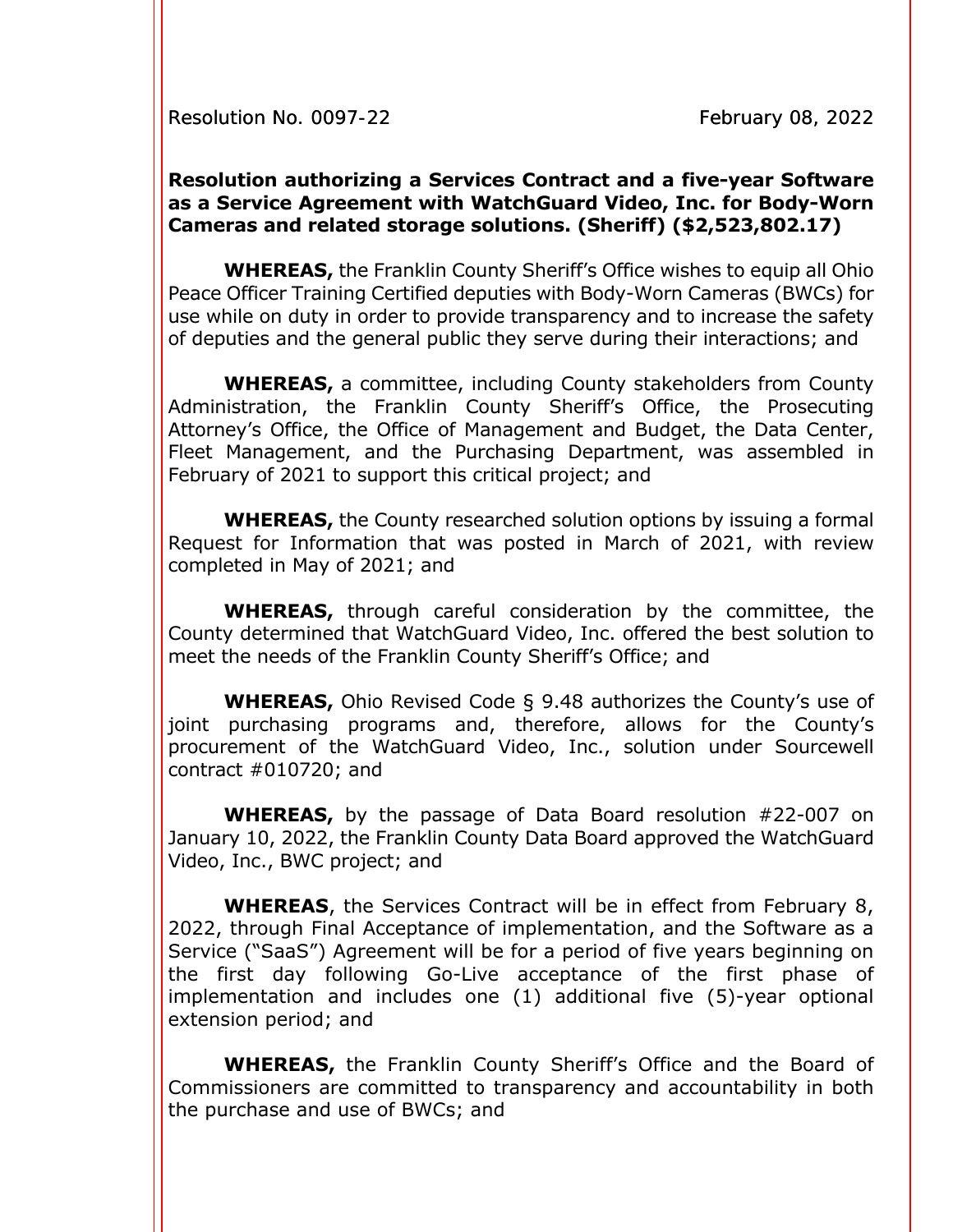Resolution No. 0097-22 February 08, 2022

## **Resolution authorizing a Services Contract and a five-year Software as a Service Agreement with WatchGuard Video, Inc. for Body-Worn Cameras and related storage solutions. (Sheriff) (\$2,523,802.17)**

**WHEREAS,** the primary purpose of BWCs is to improve evidence collection, to strengthen deputies' performance in the field, use the video to improve employee training, document encounters between law enforcement and the public, and to investigate criminal activity and resolve complaints and other deputy-involved incidents; and

**WHEREAS**, the determination for use of body worn cameras by deputies within the Franklin County corrections centers will continue to be evaluated, taking into account best practices, the need and desire for transparency, and the successful incorporation of strategic inmate management (SIM) within a more normative environment; and

**WHEREAS,** the Franklin County Sheriff's Office and the Board of Commissioners intend to hold public forums to allow the residents of Franklin County the opportunity to both learn about and submit questions concerning the use of BWCs; and

**WHEREAS,** the Franklin County Sheriff's Office recommends that the Board of Commissioners approve the Services Contract and SaaS Agreement with WatchGuard Video, Inc.; now, therefore,

BE IT RESOLVED BY THE BOARD OF COMMISSIONERS, FRANKLIN COUNTY, OHIO:

- 1. That the attached Services Contract and SaaS Agreement with WatchGuard Video, Inc., for BWCs and related storage solutions in the amount not to exceed \$2,523,802.17 is hereby approved.
- 2. That the attached Services Contract and SaaS Agreement with WatchGuard Video, Inc. are hereby approved in the amount listed below.

|        | Implementation | <b>SaaS</b>  | Total          |
|--------|----------------|--------------|----------------|
| Year 1 | \$158,102.17   | \$473,140.00 | \$631,242.17   |
| Year 2 |                | \$473,140.00 | \$473,140.00   |
| Year 3 |                | \$473,140.00 | \$473,140.00   |
| Year 4 | Χ              | \$473,140.00 | \$473,140.00   |
| Year 5 | Χ              | \$473,140.00 | \$473,140.00   |
|        |                | <b>TOTAL</b> | \$2,523,802.17 |